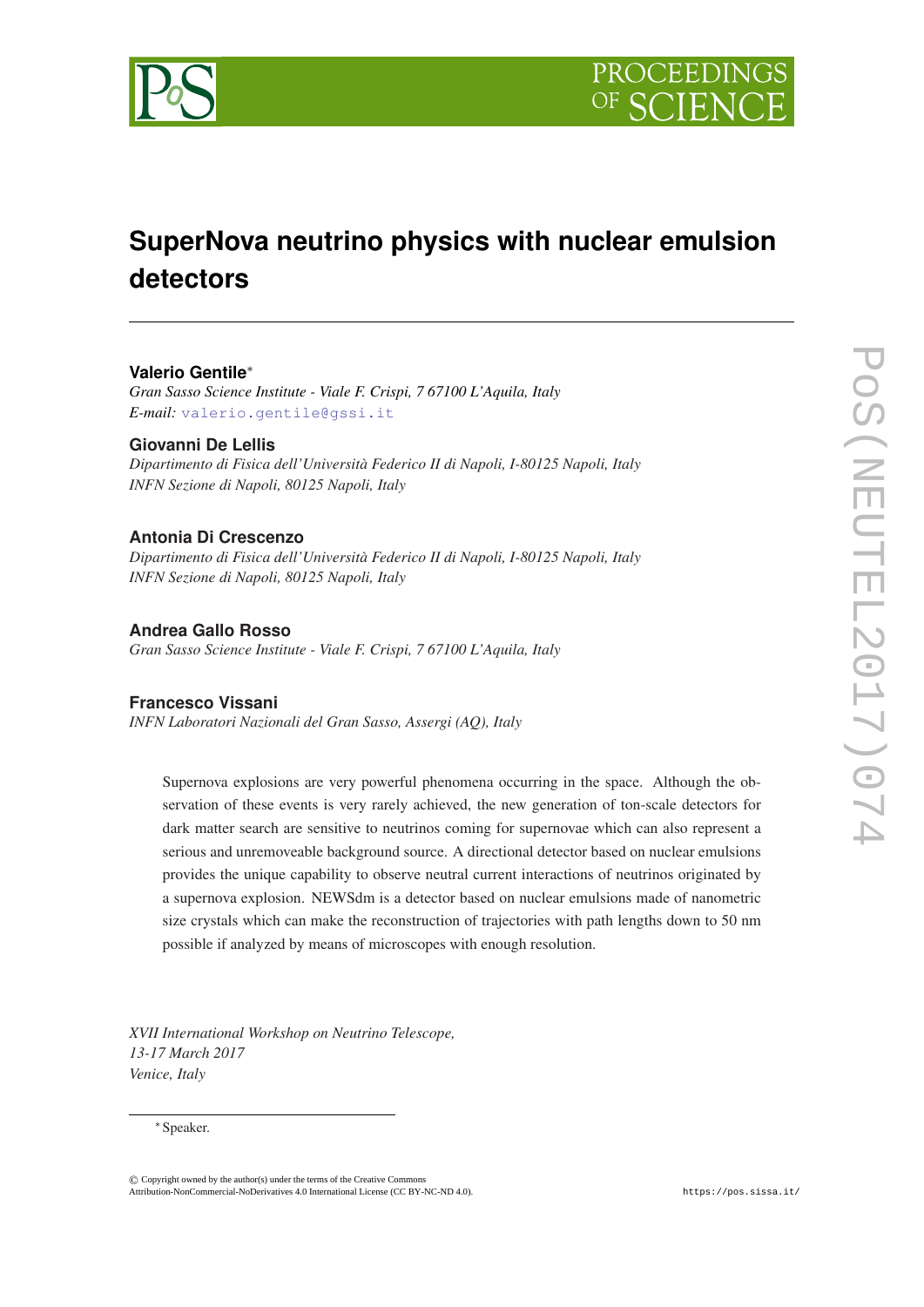## <span id="page-1-0"></span>1. Introduction

The explosion of a Supernova, due to the collapse of a star at the end of its life, is one of the most energetic observable phenomena in the Universe. Neutrinos are powerful messangers of a supernova explosion since they carry almost the total energy emitted by the source and are weakly interacting [[1](#page-3-0)]. Therefore, they could directly explain the underlying processes inside a star leading to the the violent explosion. The energy spectrum of emitted neutrinos can be parametrized by a Maxwell-Boltzmann distribution [[2](#page-3-0)] with the mean energies for each type of neutrinos provided by several models [[1](#page-3-0)]. The total energy released by the supernova is the neutron star gravitational binding energy that is about [1](#page-3-0)0<sup>53</sup> erg [1] corresponding to  $\sim 10^{57}$  emitted neutrinos. Since the main processes leading to the neutrino emission are mediated by neutral current interaction we can assume the energy equipartition for each neutrinos and antineutrinos, as predicted also by several simulations [\[3](#page-3-0), [4](#page-3-0)].

#### 2. Neutrino interaction with the detector

The number of neutrinos interacting in a detector depends on the number of targets, the crosssection  $\sigma(E)$  and the fluence  $\mathscr{F}(E)$  of the incoming neutrinos:

$$
N(E) = \frac{dN}{dE} = \frac{M_{riv}}{Am_{uma}} \sigma(E) \mathcal{F}(E)
$$
\n(2.1)

where  $M_{riv}$  is the detector mass, A is the atomic mass number,  $m_{uma}$  is the atomic mass unit. Since the fluence has an inverse square dependence on distance *D* between the Earth and the supernova explosion, the number of incoming neutrinos strongly depends on how far the source is located from the Earth. In the galactic centre the density of stars is very high and a supernova explosion is more likely to occur; a distance  $D = 10$  Kpc is therefore assumed in the present study. We focus on the coherent elastic neutrino nucleus scattering (CEνNS) correspondig to the following differential cross-section [[5](#page-3-0)]:

$$
\frac{d\sigma}{d\Omega} = \frac{G_F^2}{(2\pi)^2} \frac{Q_W^2}{4} E_V^2 (1 + \cos\theta) F^2(q)
$$
\n(2.2)

where  $d\Omega$  is the solid angle,  $G_F^2$  the Fermi constant,  $Q_w$  the weak charge,  $\theta$  the neutrino scattering angle and  $F(q)$  the form factor assuming the Helm's model.

#### 3. NEWSdm detector

NEWSdm (Nuclear emulsion for WIMP search with directional measurament) [\[6\]](#page-3-0) is an experiment that foresees the use of nuclear emulsion both as target and tracking detector with nanometric resolution. The detector is surrounded by a shielding from environmental and cosmogenic background source suppression and it will be placed on an equatorial telescope in order to keep its orientation towards Cygnus constellation fixed, where the WIMP wind is supposed to come from. NEWSdm detector, located in the Gran Sasso Underground Laboratory, is made of a new kind of nuclear emulsions, called NIT or U-NIT (Nano Imaging Trackers or Ultra Nano Imaging Trackers) [[7](#page-3-0)], with AgBr crystals of nanometric size immersed in an organic gelatine. The passage of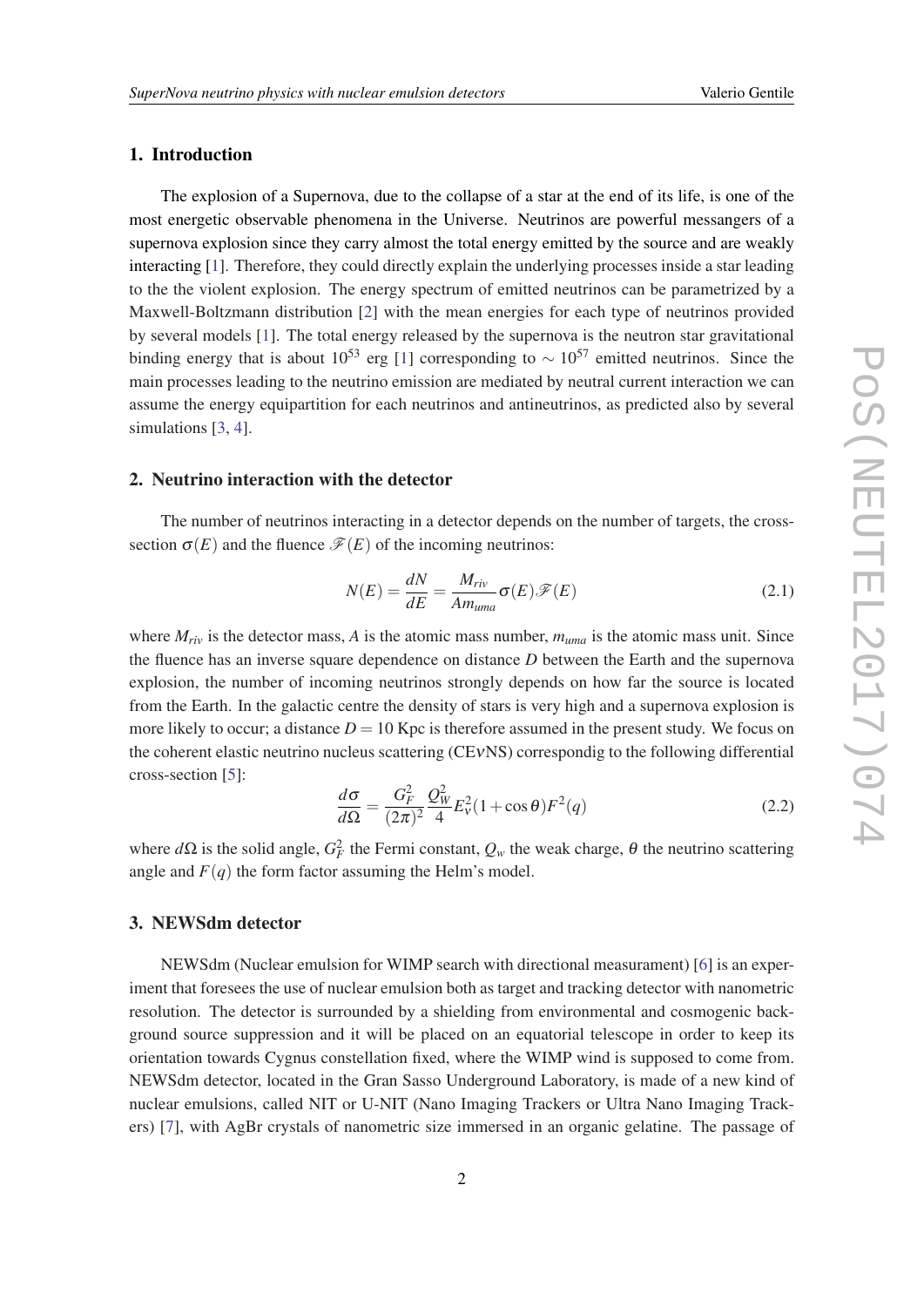a charged particle through the emulsion produces along its path atomic scale perturbations, called latent images. The chemical treatment makes Ag grains visible with an optical microscope. A track will therefore result as a sequence of aligned grains. NIT emulsion films make the reconstruction of trajectories with path lengths shorter than 50 nm possible if analyzed by means of microscopes with enough resolution. According to the equation [2.1](#page-1-0) the total number of expected events in the whole detector is  $\sim 0.30$  ton<sup>-1</sup> y<sup>-1</sup>.

#### 3.1 Readout strategy

In order to detect tracks comparable and shorter than the optical resolution a two steps strategy is adopted: the first one consists of an elliptical fit for all clusters, since the scanning with optical microscope cannot distinguish two grains closer than 200 nm. Indeed, two grains would appear as a single cluster with an elliptical shape, with the major axis along the actual direction of the recoiled nucleus, unlike a single grains from thermal excitation that would appear as spherical [\[8\]](#page-3-0). The first step is followed by a validation of the selected tracks with polarized light analysis using the resonance effect of nanometric metallic grains in a dielectric medium [\[9\]](#page-3-0). The resonance effect is sensitive to the shape of nanometric grains: when silver grains are not spherical, the resonant response depends on the polarization of the incident light. This technique provides an accuracy in the grain position of about 10 nm in both coordinates (see fig. 1).



Figure 1: Position accuracy of x (left) and y (right) coordinates of about 10 nm with the resonant light scattering.

#### 4. Supernova neutrinos detection

A study was performed to evaluate the capability of the NEWSdm detector to observe supernova neutrinos. In order to discriminate the signal (CEνNS interactions from supernova explosion) from the background (radiogenic neutrons [[10\]](#page-3-0) and solar neutrinos from  ${}^{8}B$ ) three kinematical variables were used: track length, the inclined angle of the induced recoils from the emulsion plane  $\theta$ and its projection  $\phi$ . A likelihood ratio test A likelihood ratio test was used to estimate the significance of the test statistics  $q = 2\ln(\mathcal{L}_{s+b}/\mathcal{L}_b)$  as a function of the exposure time for the signal plus